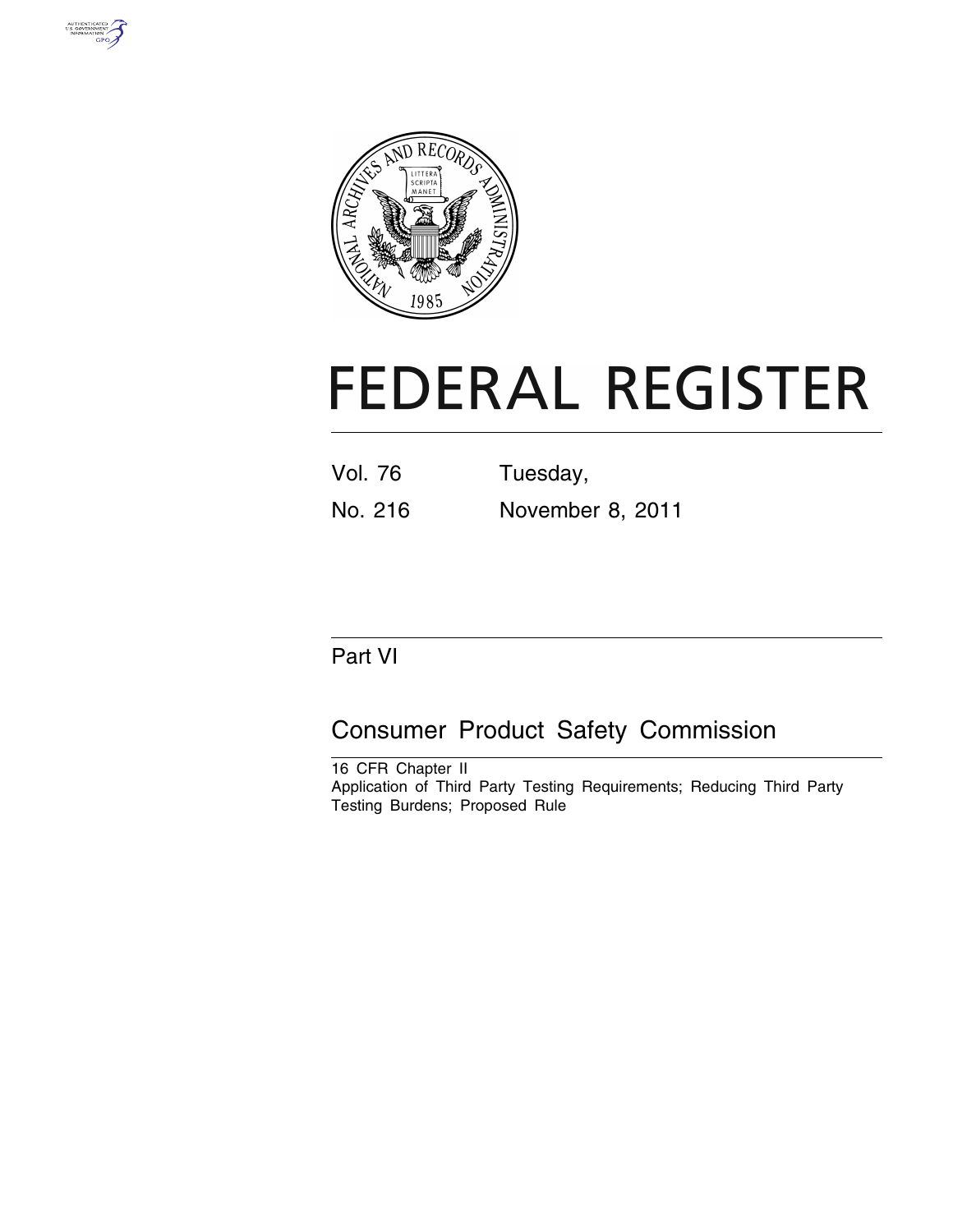# **CONSUMER PRODUCT SAFETY COMMISSION**

# **16 CFR Chapter II**

# **Application of Third Party Testing Requirements; Reducing Third Party Testing Burdens**

**AGENCY:** Consumer Product Safety Commission.

**ACTION:** Request for comments.

**SUMMARY:** The Consumer Product Safety Commission staff (''CPSC,'' ''Commission,'' or ''we'') invites public comment on opportunities to reduce the cost of third party testing requirements consistent with assuring compliance with any applicable consumer product safety rule, ban, standard, or regulation. Third party testing requirements apply to most children's products that are subject to a children's product safety rule. We are taking this action pursuant to section 14(i)(3)(A) of the Consumer Product Safety Act (''CPSA''), as amended by H.R. 2715, Public Law 112– 28.1

**DATES:** Written comments must be submitted by January 23, 2012. **ADDRESSES:** You may submit comments, identified by Docket No. CPSC–2011– 0081, by any of the following methods:

#### **Electronic Submissions**

Submit electronic comments in the following way:

*Federal eRulemaking Portal: [http://](http://www.regulations.gov)  [www.regulations.gov.](http://www.regulations.gov)* Follow the instructions for submitting comments.

To ensure timely processing of comments, the Commission is no longer accepting comments submitted by electronic mail (email), except through *[www.regulations.gov](http://www.regulations.gov)*.

#### **Written Submissions**

Submit written submissions in the following way:

*Mail/Hand delivery/Courier (for paper, disk, or CD–ROM submissions), preferably in five copies, to:* Office of the Secretary, Consumer Product Safety Commission, Room 502, 4330 East West Highway, Bethesda, MD 20814; telephone (301) 504–7923.

*Instructions:* All submissions received must include the agency name and docket number for this notice. All comments received may be posted without change, including any personal

identifiers, contact information, or other personal information provided, to *<http://www.regulations.gov>*. Do not submit confidential business information, trade secret information, or other sensitive or protected information electronically. Such information should be submitted in writing.

*Docket:* For access to the docket to read background documents or comments received, go to *[http://](http://www.regulations.gov)  [www.regulations.gov](http://www.regulations.gov)*.

## **FOR FURTHER INFORMATION CONTACT:**

Randy Butturini, Project Manager, Office of Hazard Identification and Reduction, U.S. Consumer Product Safety Commission, 4330 East-West Highway, Bethesda, MD 20814; telephone (301) 504–7562; email *[RButturini@cpsc.gov](mailto:RButturini@cpsc.gov)*.

#### **SUPPLEMENTARY INFORMATION:**

# **I. What is third party testing? Why is it required?**

Section 14(a)(2) of the Consumer Product Safety Act (CPSA) (15 U.S.C. 2063(a)(2)) establishes testing requirements for children's products that are subject to a children's product safety rule. Section 3(a)(2) of the CPSA (15 U.S.C. 2052(a)(2)) defines a ''children's product,'' in relevant part, as a consumer product designed or intended primarily for children 12 and younger. Section 14(a)(2)(A) of the CPSA also states that, before a children's product that is subject to a children's product safety rule is imported for consumption or warehousing or distributed in commerce, the manufacturer or private labeler of such children's product must submit sufficient samples of the children's product ''or samples that are identical in all material respects to the product'' to an accredited ''third party conformity assessment body'' to be tested for compliance with the children's product safety rule. Based on such testing, the manufacturer or private labeler, in accordance with section 14(a)(2)(B) of the CPSA, must issue a certificate that certifies that such children's product complies with the children's product safety rule based on the assessment of a third party conformity assessment body accredited to perform such tests.

Section 14(i)(2)(A) of the CPSA requires that we initiate a program by which a manufacturer or private labeler may label a consumer product as complying with the certification requirements. This provision applies to all consumer products that are subject to a product safety rule administered by the Commission.

Section 14(i)(2)(B) of the CPSA requires that we establish protocols and standards for: (1) Ensuring that a children's product tested for compliance with a children's product safety rule is subject to testing periodically and when there has been a material change in the product's design or manufacturing process, including the sourcing of component parts; (2) testing of representative samples; (3) verifying that a children's product tested by a conformity assessment body complies with applicable children's product safety rules; and (4) safeguarding against the exercise of undue influence on a third party conformity assessment body by a manufacturer or private labeler.

In the **Federal Register** of May 20, 2010 (75 FR 28336), we published a proposed rule titled, ''Testing and Labeling Pertaining to Product Certification,'' which would establish, among other things, requirements for compliance and continuing testing for children's products and the labeling of consumer products to indicate that they meet the certification requirements in section 14(a) of the CPSA. In the same issue of the **Federal Register**, we also published a proposed rule on ''Conditions and Requirements for Testing Component Parts of Consumer Products'' (75 FR 28208); the proposed rule would establish requirements regarding the testing of component parts of consumer products to demonstrate, in whole or in part, their compliance with applicable rules, bans, standards, and regulations to support a certificate for a children's product.

On August 12, 2011, the President signed H.R. 2715 into law (Pub. L. 112– 28). Section 2 of H.R. 2715 amended what was then section 14(d) of the CPSA in several ways, including:

• Renumbering section 14(d) of the CPSA, as it pertained to ''Additional Regulations for Third Party Testing,'' as section 14(i) of the CPSA. Congress took this action because the CPSA, as amended by the Consumer Product Safety Improvement Act of 2008 (Pub. L. 110–314), inadvertently created a second paragraph (d) in section 14 of the CPSA;

• Requiring us to seek public comment, not later than 60 days after H.R. 2715's enactment, on opportunities to reduce the cost of third party testing requirements consistent with assuring compliance with any applicable consumer product safety rule, ban, standard, or regulation. H.R. 2715 also specifies seven issues for public comment.

Thus, this notice complies with the requirement that we seek public

<sup>1</sup>The Commission voted 5–0 to publish this notice, with changes, in the **Federal Register**. Chairman Inez M. Tenenbaum, Commissioner Robert S. Adler, and Commissioner Thomas H. Moore issued a joint statement. Commissioner Nancy A. Nord issued a statement. The statements can be found at *[http://www.cpsc.gov/pr/](http://www.cpsc.gov/pr/statements.html)  [statements.html](http://www.cpsc.gov/pr/statements.html)*.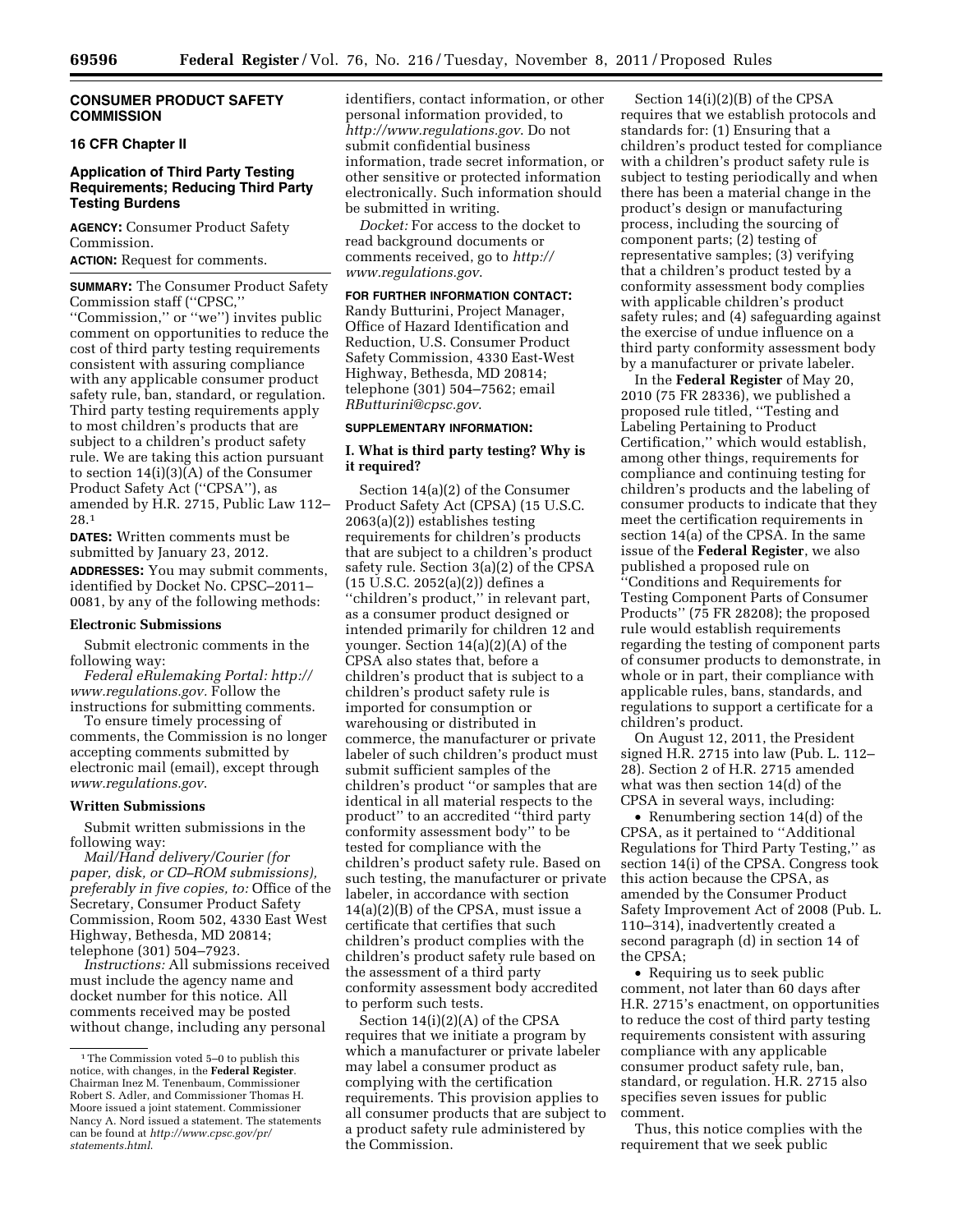comment on the issues specified in H.R. 2715.

## **II. What are the issues for which we invite comment?**

As directed by H.R. 2715, we invite public comment on opportunities to reduce the cost of third party testing requirements consistent with assuring compliance with any applicable consumer product safety rule, ban, standard, or regulation. (Elsewhere in this issue of the **Federal Register**, we have published the final rule on ''Testing and Labeling Pertaining to Product Certification,'' the final rule on ''Conditions and Requirements for Relying on Component Part Testing or Certification, or Another Party's Finished Product Testing or Certification, to Meet Testing and Certification Requirements,'' and a proposed rule on ''Testing and Labeling Pertaining to Product Certification Regarding Representative Samples for Periodic Testing of Children's Products.'' Interested parties may wish to familiarize themselves with the two final rules and the one proposed rule before responding to this notice.) We identify each issue, using the language set forth in H.R. 2715, and, after each issue, provide additional questions to refine the issue further or to focus comments on particular concerns or questions.

1. Issue 1—The extent to which the use of materials subject to regulations of another government agency that requires third party testing of those materials may provide sufficient assurance of conformity with an applicable consumer product safety rule, ban, standard, or regulation without further third party testing.

• What materials are subject to regulations of another government agency that require third party testing? Please specify the materials and the government agency's regulation. Please summarize the purpose, test methods, and testing frequency required by the government agency, and describe how compliance with the government agency's regulation is relevant to demonstrating compliance with the specific consumer product safety rule(s), ban(s), standard(s), or regulation(s). Please state whether the government agency requires third party testing to be conducted by a third party conformity assessment body meeting the requirements of section 14(f)(2) of the CPSA. If the government agency permits testing by third party conformity assessment bodies that do not meet the requirements of section 14(f)(2) of the CPSA, what is the basis for assuring the testing laboratories' technical

competence and protection against undue influence? Also, please address whether the number of laboratories used by a single testing party, or the number of products tested, could be reduced, while still assuring compliance with all applicable consumer product safety rules, bans, standards, or regulations, by aligning the CPSC's rules governing the frequency of third-party testing and the sampling of products for testing with the rules governing product testing under the regulations of the other government agency that requires third party testing.

• Currently, third party testing of materials subject to a rule, ban, standard, or regulation that we administer requires a third party conformity assessment body (testing laboratory) to apply to the CPSC for acceptance of the third party conformity assessment body's accreditation using CPSC-specified testing methods. The application includes specific requirements for the testing laboratory's accreditation body and has extra requirements for firewalled or governmental testing laboratories. Should the other governmental agencies' third party conformity assessment bodies also comply with these requirements in order for their testing results to provide sufficient assurance of conformity with an applicable consumer product safety rule? Why or why not?

• Should the same testing methods as required by the CPSC-accepted testing laboratories be required for any third party conformity assessment bodies to provide sufficient assurance of conformity to an applicable product safety rule? Why or why not?

2. Issue 2—The extent to which modification of the certification requirements may have the effect of reducing redundant third party testing by or on behalf of 2 or more importers of a product that is substantially similar or identical in all material respects.

• What situations might result in redundant third party testing by or on behalf of two or more importers of a product that is substantially similar or identical in all material respects? Please provide a definition and examples of products that are considered ''substantially similar'' or ''identical in all material respects.''

• How might the certification requirements of section 14 of the CPSA be modified to reduce redundant third party testing by or on behalf of two or more importers of a product that is substantially similar or identical in all material respects?

• How should we determine that a product is substantially similar to

another product or ''identical in all material respects,'' in order to allow reduced third party testing?

• If an exporter third party tests and/ or certifies a product and provides importers copies of test results, certificates, and other information needed by the importer to issue its own finished product certificate, what additional steps might the importer take to ensure the compliance of the product to the applicable product safety rules?

3. The extent to which products with a substantial number of different components subject to third party testing may be evaluated to show compliance with an applicable rule, ban, standard, or regulation by third party testing of a subset of such components selected by a third party conformity assessment body.

• How might we interpret ''substantial number of different components?''

• In general, the final rule on ''Conditions and Requirements for Relying on Component Part Testing or Certification, or another Party's Finished Product Testing or Certification, to Meet Testing and Certification Requirements'' establishes conditions and requirements for relying on testing or certification of component parts of consumer products, or another party's finished product testing or certification, to demonstrate, in whole or in part, compliance of a consumer product with all applicable rules, bans, standards, and regulations: (1) To support a children's product certificate (''CPC''); (2) as part of the standards and protocols for continued testing of children's products; and/or (3) to meet the requirements of any other rule, ban, standard, guidance, policy, or protocol regarding consumer product testing that does not already directly address component part testing. The final rule is intended to give all parties involved in testing and certifying consumer products pursuant to sections 14(a) and 14(i) of the CPSA the flexibility to conduct or rely on required certification testing where such testing is the easiest and least expensive. However, the final rule does not require third party conformity assessment bodies to select component part samples for testing, nor does it specify how many samples are to be tested; sample selection is left to the manufacturer or importer. Thus, how should a third party conformity assessment body select or determine the subset of components to test? Should the subset of components be a statistically valid sampling of the population of component parts? How might one assure that the subset of component parts is representative of the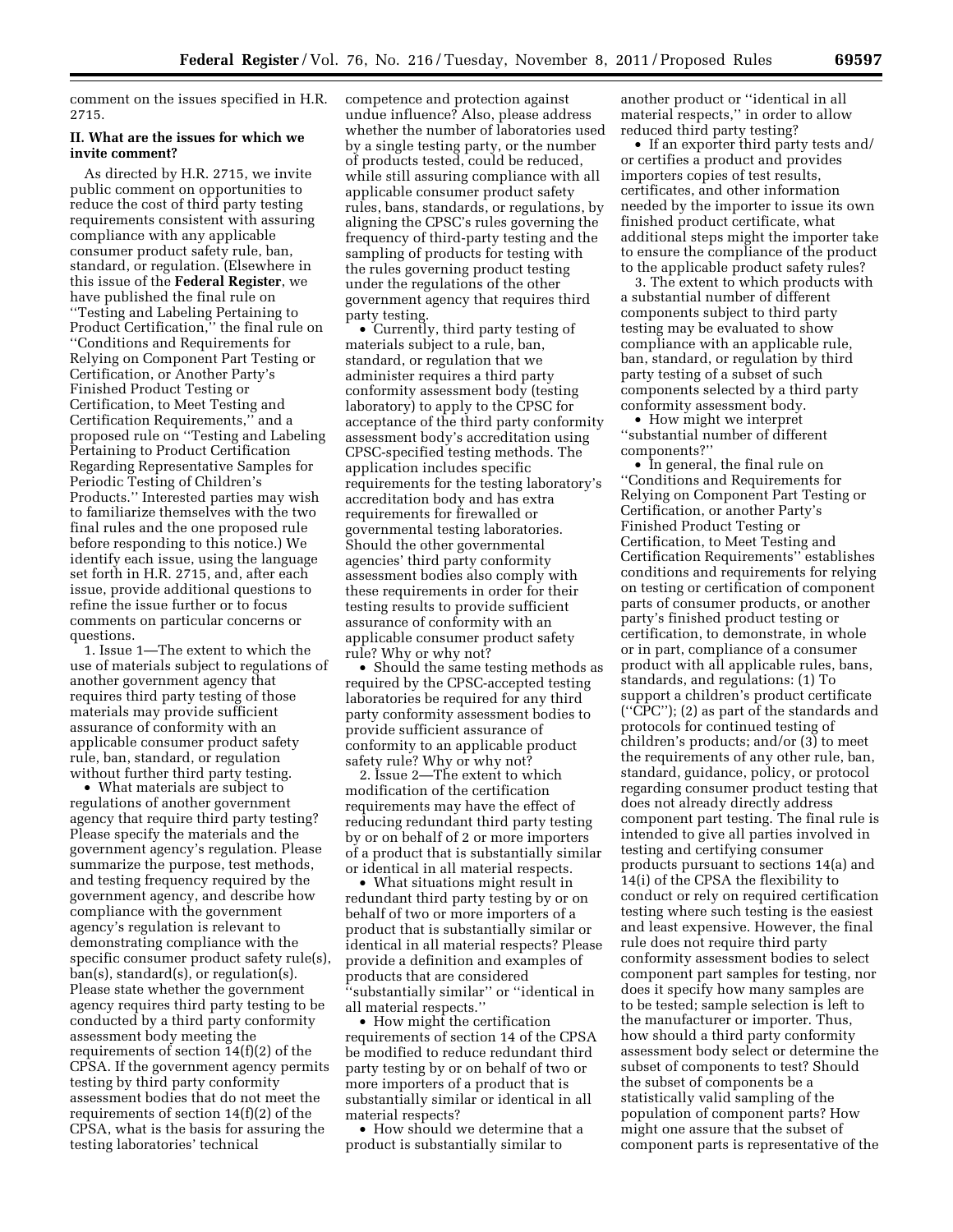population of component parts? Please explain.

• How would the test results on a subset of components infer compliance of the untested components?

• Should some form of batch/lot control be used on these components to identify and ensure that only approved component materials are used in producing the finished product? If so, what forms might provide the desired level of control with the least burden? Please explain.

• What similarities should be required among the different components in order to be evaluated in this manner?

4. Issue 4—The extent to which manufacturers with a substantial number of substantially similar products subject to third party testing may reasonably make use of sampling procedures that reduce the overall test burden without compromising the benefits of third party testing.

- How might we interpret:
- Æ ''Substantial number''?
- $\circ$  "Substantially similar products"?
- $\circ$  "Reasonably make use?"

For example, if a manufacturer makes toy cars and toy boats, are they ''substantially similar'' products in the sense that they are all toy ''vehicles''? Does ''substantially similar'' refer to the type of products and/or their composition? Can first party testing (meaning testing by the manufacturer rather than testing by a third party) be designed to show the similarity between the products?

• Also, sampling procedures that may seem ''reasonable'' to one manufacturer, such as a large firm that makes many products, may not seem ''reasonable'' to another, such as an individual who makes a similar product by hand. How might a manufacturer combine knowledge from first party testing to develop a sampling plan for third party testing that reduces the overall test burden while still allowing the compliance of untested products to be inferred from the products tested by the third party conformity assessment body? What knowledge from first party testing would be used to develop the sampling plan and how would the plan be structured?

• What sampling procedures could be used with a set of substantially similar products to reduce the overall test burden without compromising the benefits of third party testing?

5. Issue 5—The extent to which evidence of conformity with other national or international governmental standards may provide assurance of conformity to consumer product safety rules, bans, standards, or regulations applicable under [the CPSA].

• Please identify national or international governmental standards that provide assurance of conformity to consumer product safety rules, bans, standards, or regulations under the CPSA. How should the CPSC evaluate the equivalency of such national or international standards?

• What constitutes ''evidence of conformity''? If a product bears a mark indicating conformance to the standard of another government or an international body, what factors should be considered in determining whether conformance to the standard of another government or an international body provides assurance of conformity to U.S. standards? In the event the Commission were to have a sufficient level of assurance of conformity to U.S. standards, how much should the concern regarding the likely existence of counterfeit marks inform the Commission's consideration of accepting those marks as evidence of conformity?

• If the test methods used by other national or international governmental standards are not those required by CPSC-accepted third party conformity assessment bodies for determining compliance with a consumer product safety rule, ban, standard, or regulation, what additional information should be required to provide assurance of conformity?

• If a CPSC-accepted third party conformity assessment body is not used, what assurance should be provided of the testing laboratory's technical competence and protections against undue influence?

6. Issue 6—The extent to which technology, other than the technology already approved by the Commission, exists for third party conformity assessment bodies to test or to screen for testing consumer products subject to a third party testing requirement.

• Please identify specific technologies, except for those that have already been approved by the CPSC, that may be used to test or screen a consumer product subject to a third party testing requirement.

• What are the objective requirements that we should use to evaluate testing or screening technologies for consumer products (e.g., accuracy, precision, repeatability, sensitivity, linearity)? What objective requirements, if any, should exist for those who would use the testing or screening technology? For example, assume that a machine exists that can detect the presence of a particular substance. If the machine must be calibrated before each use, then

an individual using the machine should be aware of the need to calibrate the machine and also should be trained to do such calibrations; otherwise, using an improperly calibrated machine could lead to incorrect or misleading test results.

• In what ways (and by how much) should screening technologies be allowed to be less technically capable than testing technologies?

• Should screening technologies be allowed only for third party conformity assessment bodies to use, or should certifiers be allowed to use screening technologies as a means of reducing third party testing? What controls or limits should be placed on first party use of screening technologies?

7. Issue 7—Other techniques for lowering the cost of third party testing consistent with assuring compliance with the applicable consumer product safety rules, bans, standards, and regulations.

• Are there techniques, consistent with assuring compliance with applicable consumer product safety rules, bans, standards, and regulations, that can use a risk-based analysis to reduce the cost of third party testing? If yes, please describe what they are. What other techniques might exist for lowering the cost of third party testing but still assure compliance with applicable consumer product safety rules, bans, standards, and regulations? Please describe how the other technique(s) lower(s) testing costs and still assure compliance.

• Under what circumstances could component part testing (as described in the final rule on component part testing, which appears elsewhere in this issue of the **Federal Register**) be expanded beyond what is already permitted in the rule to reduce the overall test burden without compromising the benefits of third party testing?

# **III. How should comments be submitted?**

We invite public comment on the issues identified in part II of this document, as well as any comments on other opportunities to reduce the cost of third party testing requirements consistent with assuring compliance with any applicable consumer product safety rule, ban, standard, or regulation. Written comments should be submitted by January 23, 2012, as described in the **ADDRESSES** portion of this document.